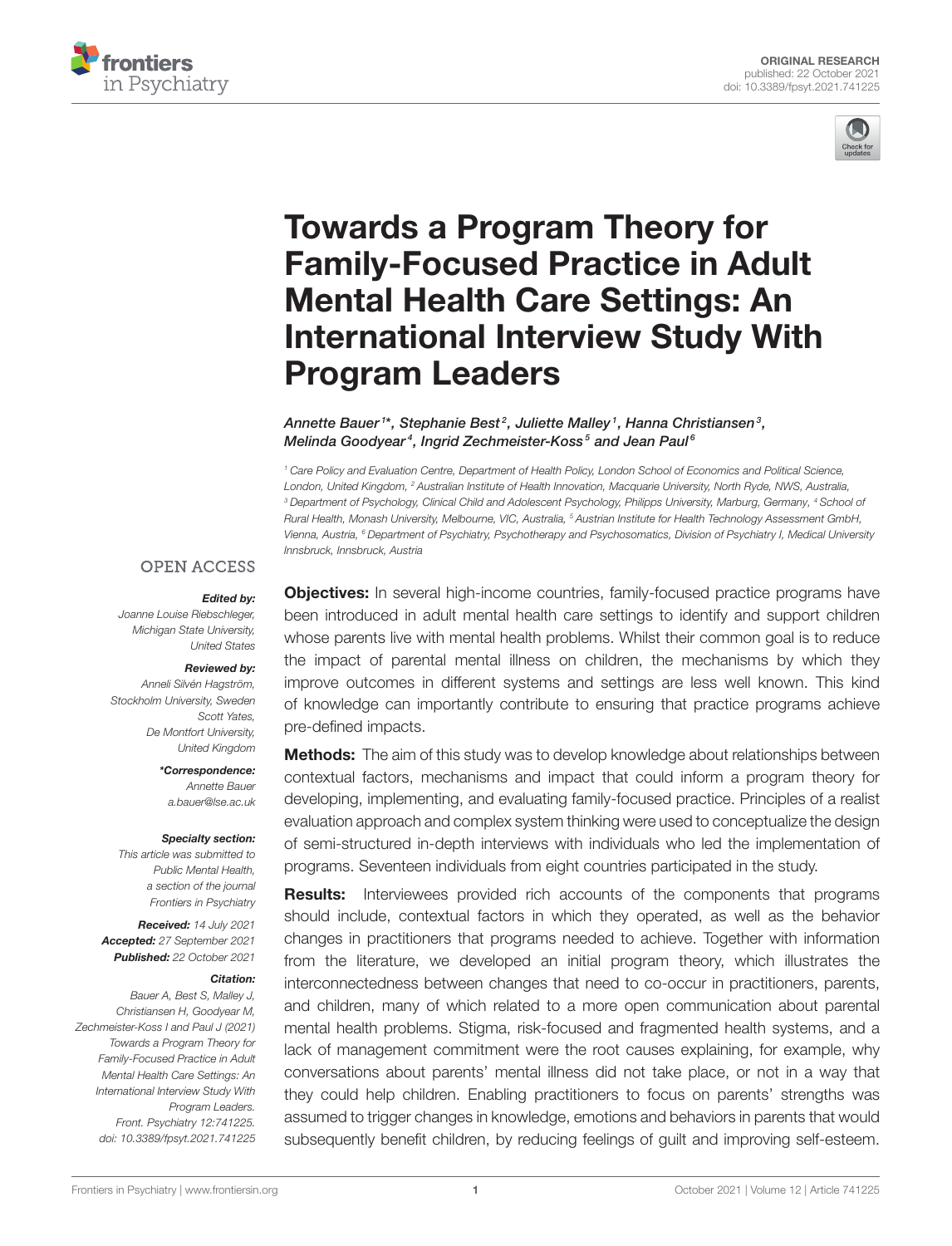**Conclusion:** To our knowledge, this is the first research, which synthesizes knowledge about how family-focused practice programs works in a way that it can inform the design, implementation, and evaluation of programs. Stakeholder, who fund, design, implement or evaluate programs should start co-developing and using program theories like the one presented in this paper to strengthen the design and delivery of family-focused practice.

Keywords: program theory, family-focused practice, evidence-supported practice, implementation, evaluation, parental mental health, theory of change

## INTRODUCTION

Family-focused practice approaches, which recognize the family as a unit in the treatment of a person's mental health problems, have been developed and introduced in mental health services internationally. They have in common that they seek to combat the limitations of services that are focused only on the individual, and do not consider the impact of mental disorders on other family members, in particular children [\(1,](#page-10-0) [2\)](#page-10-1). Examples of policy initiatives or national flagship programs introducing such approaches include: the 'Effective Family Program' in Finland [\(3\)](#page-10-2), 'Think Family' initiative in the United Kingdom [\(4\)](#page-10-3), 'Children of Parents with a Mental Illness' (COPMI; [https://www.copmi.](https://www.copmi.net.au) [net.au\)](https://www.copmi.net.au) and 'Families where a Parent has a Mental illness' [\(5\)](#page-10-4) in Australia. Governments in Scandinavia even made legal amendments to their health and social care acts, that requires practitioners in adult mental health services to identify and look after the needs of children whose parents are using their services  $(6-8)$  $(6-8)$ .

The term family-focused practice (FFP) has been used differently in different contexts, and can refer to (mental) health, social care and other sectors. For the purpose of the paper, and in line with Foster et al. [\(1\)](#page-10-0), we define FFP as the way, by which mental health practitioners or services respond to the family members of the person in treatment for their mental illness. More specifically, we focus on FFP in adult mental health settings and therefore use the term to refer to how adult mental health practitioners and services respond to children.

Even though attempts to transform adult mental health services to incorporate FFP began decades ago [\(1\)](#page-10-0), most mental health systems still do not operate in this manner [\(9–](#page-10-7)[11\)](#page-10-8). Reasons for this are manifold, and include fragmented service systems, inadequate funding to address needs beyond the individual's most urgent problems, lack of organizational commitment and leadership reflected, for example, in a lack of policies or guidelines on identifying parenting status, and limited knowledge or skills among practitioners [\(12,](#page-10-9) [13\)](#page-10-10).

Whilst the above-mentioned policies and legal changes seek to address barriers, their success depends on efforts to implement changes in local systems and organizations. Such efforts, to change practice at an organizational and local system level, are the subject of our investigation in this paper. We define these efforts as practice change programs, which are complex interventions that require or demand some form of professional behavior change at an individual or collective level [\(14\)](#page-10-11). From here onwards, we refer to them simply as programs. Most programs have multiple components, which can include the documentation of parenting status, assessment of family relationships and the children's situation and providing or referring to psychological, -educational, social interventions to support adults in their parenting role or to support children directly [\(1,](#page-10-0) [4,](#page-10-3) [15\)](#page-10-12). Whilst findings from systematic reviews [\(16,](#page-10-13) [17\)](#page-10-14) suggest that psychoeducational and psychological interventions can lead to improved mental health for children, evidence is still largely lacking for such multicomponent programs that have been implemented under realworld conditions, and which take place in complex ecological systems [\(18,](#page-10-15) [19\)](#page-10-16).

In this study, we wanted to understand how the different components of programs have been implemented, and the mechanisms or processes by which they were expected to lead to changes in outcomes for practitioners, parents and children. The goal of our study was to gather knowledge that could inform the development of an initial program theory for FFP. We sought to surface some of the conscious and subconscious processes of how programs have been developed and implemented by interviewing people who had led the implementation of programs in this field. We expected that this kind of explorative knowledge could inform the development of future frameworks that are theorydriven whilst empirically focused, a gap that has been highlighted by various implementation scientists [\(20–](#page-10-17)[22\)](#page-10-18).

In our understanding of a program theory, we borrowed from two theoretical frameworks developed or commonly used in the public health field - a realist approach and complex systems thinking. Both approaches suggest that interventions cannot be uncoupled from the systems in which they are operating, and interventions need to be developed and evaluated considering contextual factors [\(23\)](#page-10-19). In public and mental health, a realist approach has been central in shifting the focus of intervention development and evaluation from whether something works to what works, for whom, how, and in which context [\(24\)](#page-10-20). Whilst a realist approach proposes the development of a theory by linking contextual factors with mechanisms that are expected to lead to desirable outcomes [\(25–](#page-10-21)[28\)](#page-10-22), a complex systems perspective offers ways to theorize interventions as disruptions to dynamic and complex systems [\(29,](#page-10-23) [30\)](#page-10-24). The latter includes the analysis of an intervention's ability to change relationships between key players that make up such systems, displace entrenched practices and transform or redistribute resources [\(31\)](#page-10-25).

Whilst the realist synthesis guided both the design and analysis of the study, a complex systems thinking perspective, together with insights from behavior change theories, informed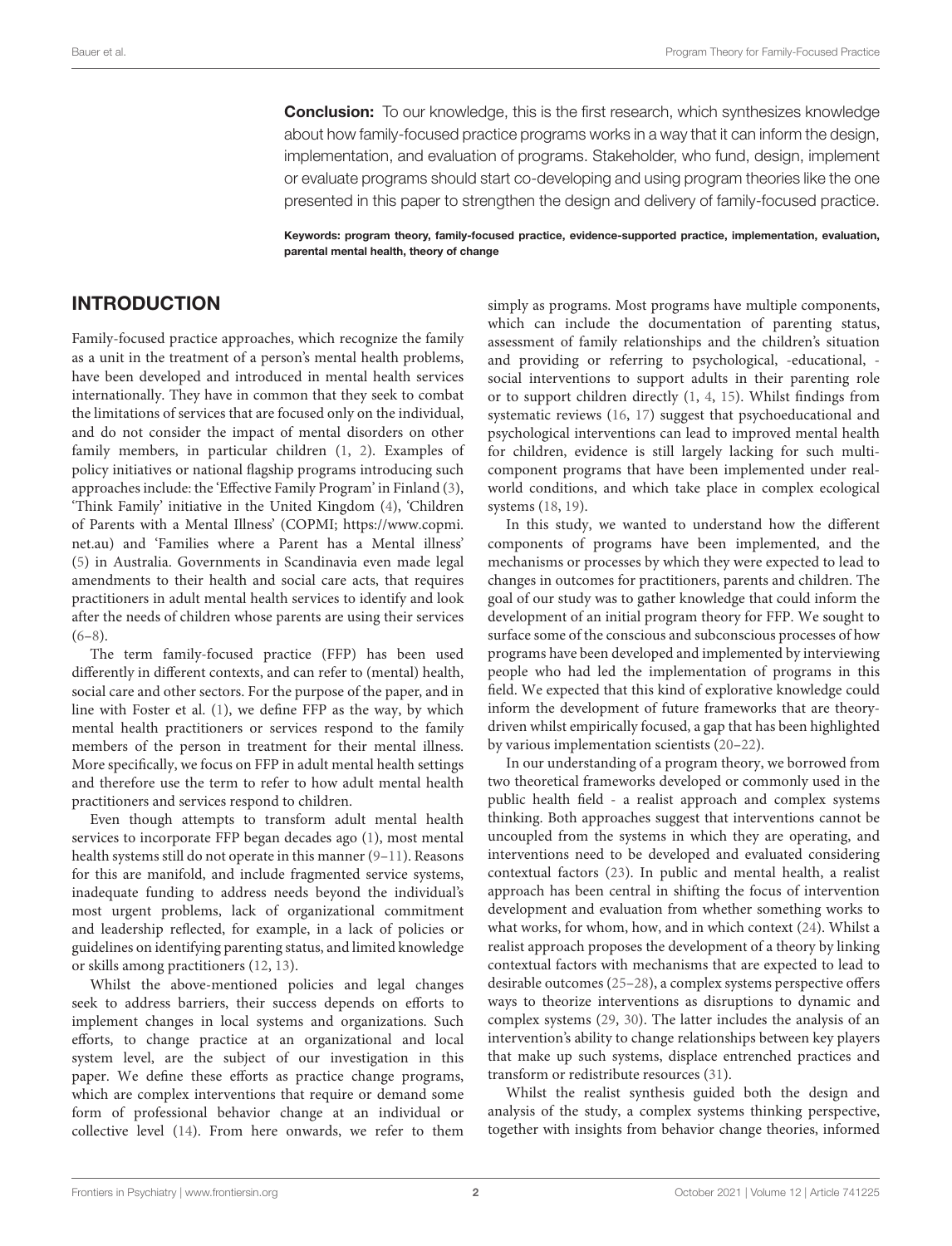mainly the analysis. Following a realist synthesis, we gathered knowledge to understand what works, for whom, in which context and why. In addition, following both, realist and complex systems thinking perspectives, we also wanted to gather knowledge about the role of actors and resources in influencing the interaction between programs and local systems. Combining these aspects, we set out the following research questions: (1) What is the context in which programs take place, and how is it modified? (2) Which program components can be distinguished? (3) What are the expected program outcomes and for whom? (4) What are the assumed mechanisms leading to expected outcomes? Or, in other words, why and how do programs work? (5) What are the resources employed for the delivery of programs?

# **METHOD**

## General Approach

Realist approaches suggest several methods for extracting knowledge to inform the development of initial program theories. Reflecting the current state of the evidence base, we initially sought to apply a dual approach, which would have consisted of an initial synthesis of the literature and then interviews with individuals who led the implementation of programs [\(27,](#page-10-26) [32\)](#page-10-27). Exploring the international academic and gray literature on FFP, we found detailed descriptions of programs, rich accounts of how they had been implemented, and the challenges [\(4,](#page-10-3) [7–](#page-10-28)[11,](#page-10-8) [33,](#page-10-29) [34\)](#page-10-30). However, we only identified limited information about expected changes for parents or children and mechanisms or processes leading to those. None of the papers set out or referred to a program theory or explained the rationale for evaluating changes in practitioners' behaviors, and the mechanisms leading to improved child and parent outcomes, a gap that has been highlighted [\(35\)](#page-10-31). We therefore did not conduct a synthesis of the papers. Instead, we drew from the literature for a description of possible programs components to guide our interviews with program leaders. We also used the information more informally to guide the conduct and interpretation of the findings from qualitative interviews.

## Semi-Structured In-Depth Interviews

We conducted semi-structured in-depth interviews to elicit the perspectives of individuals who had been developing, managing, implementing (and evaluating) FFP programs, and explored their first-hand experiences of driving and implementing practice change in this area.

## Sampling

A two-stage purposive sampling process, using snowballing principles, was adopted to identify individuals who were leading the implementation of programs. First, we approached a selected group of researchers in the field of FFP. We first contacted a handful of researchers who had been invited as experts to a workshop on the topic of parental mental illness in Austria called Ideas lab, which had been organized by the funder of this research with the aim to conceptualize new research in this area [\(36\)](#page-10-32). We asked those researchers to recommend other researchers to us, who they thought would know about programs internationally. When contacting those researchers, we also invited them to recommend other researchers. At the end of this snowballing process, we had a group of twenty researchers, all of whom had expertise in FFP as evidenced by their publication record in this area. Next, we asked them to recommend individuals who had been leading the implementation of FFP programs. We did not set out specific criteria as we wanted to allow for diverse programs, including, for example, those that had evolved more organically. Whilst we originally had set out that programs should refer to adult mental health settings, we allowed for the inclusion of programs that spanned across settings or originated from child mental health and social care settings. This decision was made as it became clear from the feedback we received from researchers that the question in which part of the care system the program started or was anchored depended on national or regional funding structures and arrangements. It also became clear that roles of developing, implementing, evaluating, or advocating for programs were overlapping, and that recommended individuals often had more than one role. Often their role was not a formal program administrator role. We therefore did not specify the role or function of individuals should have. Researchers identified altogether forty individuals, who we then invited to participate in the study. Invited participants were from the following countries: Austria, Australia, Germany, Netherlands, Norway, Sweden, United Kingdom, and the US.

## Study Participants and Data Collection Procedure

We conducted interviews with the 17 individuals who agreed to participate, who were from seven countries (none of the invited participants from Sweden responded to our emails). The rest of the potential participants ( $n = 23$ ) did not respond to our emails. Most interviewees were employed by organizations that provided publicly funded adult or child mental health services. A few were – either additionally or solely – employed by universities or charities or worked in private practice. In addition to clinical and therapist roles, part of their job descriptions covered service improvement, implementation management, or research. Interviewees had professional backgrounds in psychiatry, psychology, occupational therapy, social work, or teaching.

Interviews were conducted via Skype or telephone and, in one instance, in person, as requested by the interviewee. One interview involved two persons from the same program. Interviews lasted between 1.5 and 2 hours. In one case the interview had to be ended earlier than planned, after about thirty min, because the interviewee needed to attend to an emergency concerning a family at their practice. Fully informed verbal consent was obtained at the beginning of each interview, and in writing, which participants completed before or after the interview. The study of interviews was reviewed and approved by the Research Ethics Committee of the London School of Economics and Political Science.

The interview schedule was informed by ideas from realistic synthesis. It included questions about how the program components identified by us from the literature work in practice,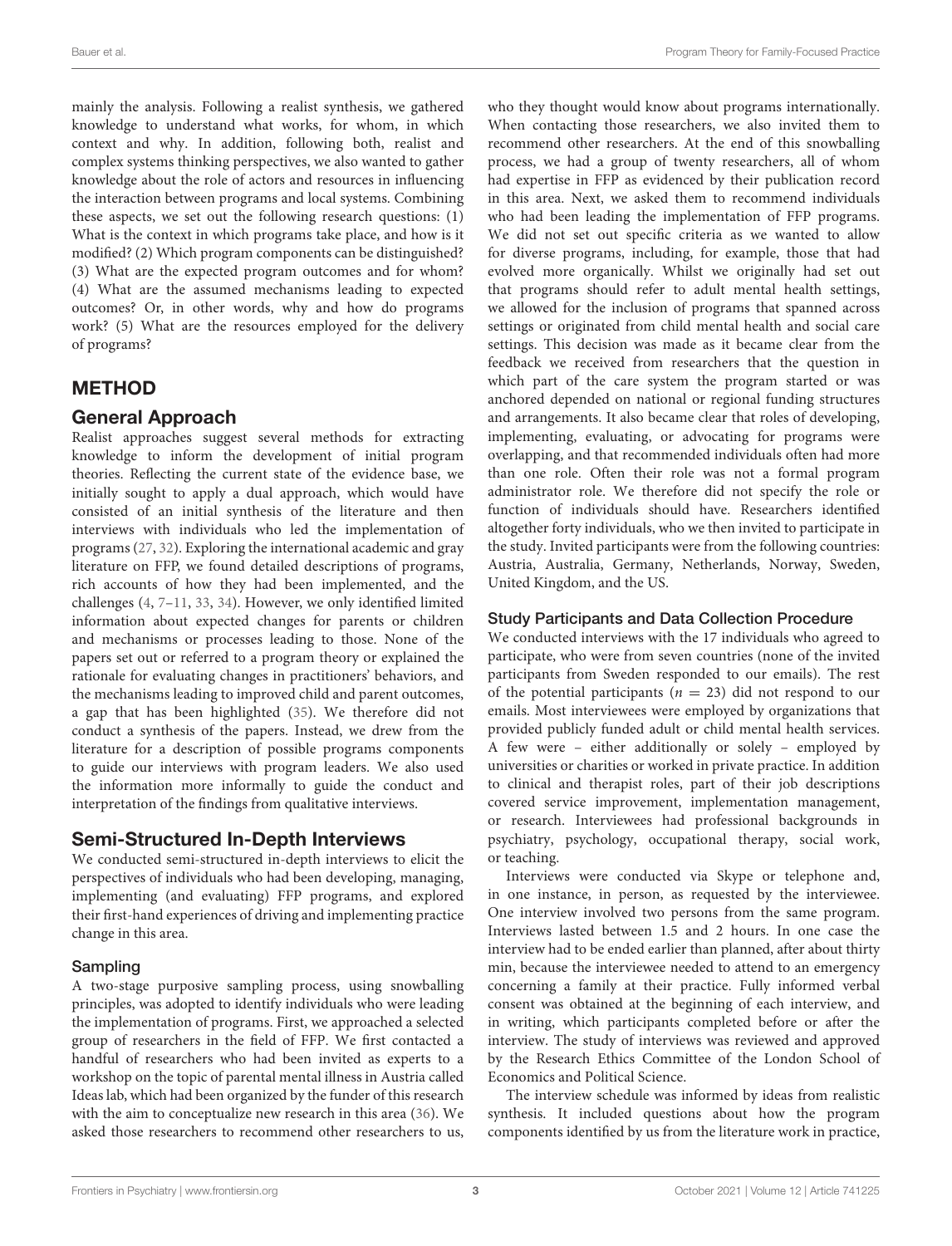the kind of resources their implementation involved (e.g., training), and how they were linked to improved outcomes. We included questions and prompts about 'how' and 'why' interviewees thought that outcomes were achieved. This was done to generate knowledge about potential processes and mechanism leading to improved outcomes, and to distinguish between short-, medium- and long-term outcomes. We applied the following order of questions First, we asked interviewees how they had become involved in this area as well as their roles and responsibilities in programs. Next, we asked about their views concerning the key components of programs which we identified from the literature: identifying and documenting parenting status; leading conversations with parents about their parenting and their children; initiating conversations with children about their parent's mental health problems; offering or signposting to interventions and support. We asked them whether they thought some components were more important than others or were more challenging to implement than others. We then asked about the types of outcomes and impacts that they expected from the program, and the processes leading to such outcomes. Finally, interviewees were asked about the context in which the programs took place, the drivers and challenges for change, and the resources and support required to achieve change and overcome challenges. The interview guide is presented in the **[Supplementary Material](#page-9-0)**.

Interview questions were sent in advance to interviewers, to overcome potential language barriers as not everyone was fluent in English. All but four interviews were conducted in English. The four were conducted in German, which was the preferred language for these interviewees, and the mother language of the lead researcher (AB) who conducted the interviews.

#### Recordings, Translations, and Data Analysis

Audio-recordings were produced for all interviews. Full transcripts of each audio recording were generated and uploaded on NVivo11 software. The coding framework was developed and refined in an iterative process, led by AB and in consultation with members of the research team, with main inputs from a specialist qualitative researcher (JP).The lead researcher (AB) coded the data in NVivo11 following principles of the Framework Method [\(37\)](#page-10-33), a method that is commonly applied in qualitative health research. JP read a sample of the interviews and provided critical inputs to the development of the coding framework, and into the coding of the data. Main categories of the coding framework reflected the key concepts for developing program theories following a realist synthesis [\(38\)](#page-10-34): components, context, mechanisms, outcomes, activities, actors, and resources. Data was indexed according to this framework. Within each of the indexed categories, we looked for further themes and created additional (sub-) categories inductively to, allowing, for example, a distinction into practitioners, parent, and child perspectives. Sub-categories were iteratively constructed through conversations between two authors (AB and JP), informed by ideas from behavior change and complex systems theories. Data were then summarized in a matrix by categories using a spreadsheet. For each sub-category a short descriptive summary was generated, which was presented alongside example quotes. In several meetings throughout the study, researchers from the team discussed emerging themes and findings, applying their multi-disciplinary backgrounds in health and social care research to the interpretation of the data.

# RESULTS

We present the findings structured by key concepts. This includes a description of the contextual factors that influence the delivery and outcomes of the program (research question 1), the components of programs, including what those should encompass (research question 2), the expected outcomes for practitioners, parents and children (research question 3), and processes leading to these outcomes ('mechanisms') (research question 4). Whilst information about resource inputs (research question 5) are provided under the headings of components and contextual factors, we also summarized them briefly in a separate section. At the end of the section, we present an initial program theory that was developed based on these findings.

## Contextual Factors

From interviewees' responses, we identified a range of factors that influenced the successful delivery of programs and outcomes for children. Interviewees described how the stigma, discrimination and social isolation children experienced, often prevented or hindered effective engagement of families with services.

"The degree to which they [families] were avoidant of mental health services because of  $(...)$  shame and stigma is massive." (Interview 8)

"A lot of the children grow up thinking that they are the only child of a parent with a mental illness (. . . ). A lot of these families are isolated or fragmented or stigmatized." (Interview 9)

Whilst none of the interviewees described a role for programs in changing stigma or awareness at a community level, they emphasized the importance of psychoeducation and helping families to find a language in which they could talk about parental mental illness within the family and to others. (This is described in more detail in the section on mechanisms and outcomes of programs).

Interviewees offered detailed accounts on what had hindered and facilitated practice change at a system and organizational level. They reflected how, traditionally, professional workforce development, education, funding, and performance systems were all focused on the medical treatment of a person's crisis rather than on preventing problems through integrated solutions. Such systems had led to or facilitated certain attitudes, beliefs and behaviors of mental health practitioners, which included them being highly protective of their relationships with 'their patients'. Most interviewees described what they thought were exaggerated fears among practitioners that if they started to ask detailed questions about parenting and children, this would bring up safeguarding issues, which would require involvement of child welfare agencies and ultimately lead to children's removal from home. Some interviewees reported how they had addressed such barriers by providing accurate information to practitioners about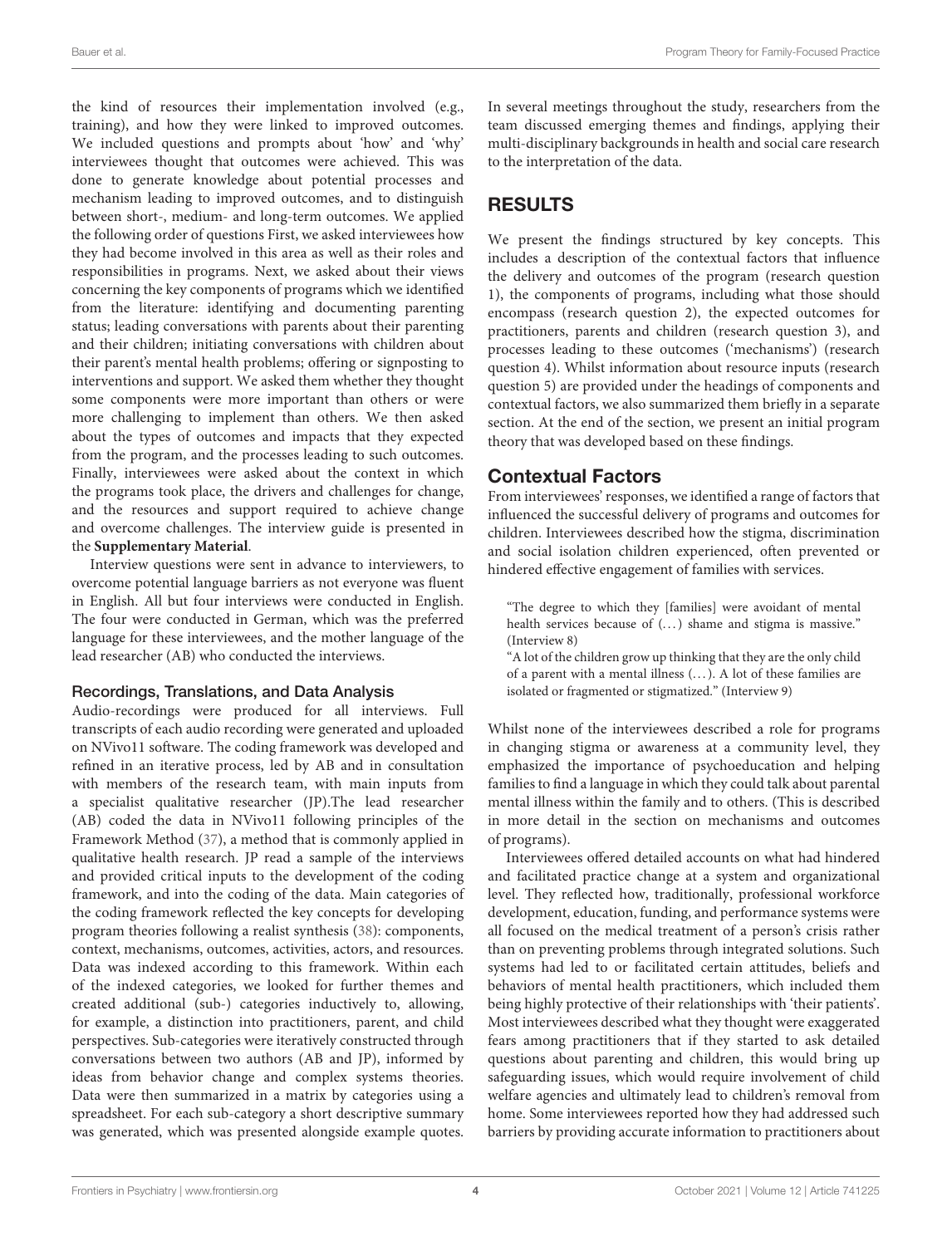the role of child and youth welfare agencies and safeguarding procedures. This included information about the role of those agencies in supporting families to prevent child removal, and about the risk that children would be removed permanently, which was very small. Some interviewees explained how they had organized cross-sector training with practitioners from adult mental health and child and youth welfare agencies in order to reduce misconceptions that practitioners had about each other's roles.

"So, I have to address that very clearly when talking about this to adult psychiatry personnel that this is not about alerting child protection. That this is the last resort that will be necessary for only a few  $(\dots)$ ." (Interview 10)

"(...) there is a lot of misconceptions about child protection services and their work, but I think just reframing it all and saying we want to come into the family as early as possible because there is this possibility of prevention  $(...)$ ." (Interview 5)

Interviewees described how drivers for successful program delivery had included policies and legislation that were supportive of prevention- and family-focused practice, in particular if those were accompanied with ring-fenced funding for this population. Interviewees explained how their own persuasion or advocacy efforts needed to take place at many different levels in order for change to happen: from policy makers and commissioners of services to senior managers, and frontline practitioners. They described how they had successfully used stories of lived experiences, research data, and legislation on child rights to get the attention of politicians and commissioners. At an organizational level, interviewees referred to the support that managers needed in order to implement changes and the need for organizational capacity to make changes sustainable. This was particularly challenging in organizations that had weak leadership, and in which managers were not skilled to manage organizational change. They described a diverse range of training and workforce development programs that they had implemented. However, according to interviewees training on its own was not sufficient to achieve change in a context, in which frontline practitioners were burnt out and in which there was high staff turnover.

" $(...)$  training works a bit but it doesn't really work to change culture. We have to have lots of things. We have to have the service, the development. You have to have some interventions to help. You have to have the combination. So, it's a whole combination that is needed so that you get that kind of light bulb moment." (Interview 11)

#### Program Components Routine Questions About Parenting Status and Children

Most interviewees explained that, whilst formally and routinely asking parents about their children, and recording this information should be standard practice in adult mental health services, this was commonly not the case. Instead, this was often left to the discretion of the individual practitioner. Recording data on children in the clinical notes (e.g., how many; what age; where they live) was regarded an important starting point for potential further changes in practice. For example, it could lead to sharing information in meetings where case records were reviewed, and to further signposting to support. Some interviewees believed that introducing routine documentation required performance management systems to check compliance.

"We know that parental mental illness has consequences [for children], but we need to find them [the children] in order to help them. So, the idea is to get all the services to systematically ask "Do you have children?", and to record that, so we can find the children who need help. That has been the main issue, the first step, because we can't provide any family-focused practice if we don't know if the patient has a family." (Interview 1)

Engaging parents and children, the latter often referred to by the interviewees as "invisible" or "hidden" (terms commonly used in the literature), was described as a major challenge. Therefore, asking the right questions, which could include questions about the wider family network, was regarded as important.

Some interviewees emphasized that practitioners also needed to understand why they were asking those questions, and what they would do with the information.

"In some cases, some of the government policies say you need to ask about children and to find out in which care they are and find out different things. But sometimes people were asking the question, but they didn't have the knowledge and understanding to interpret the information they got back." (Interview 2)

#### Conversations With Parents About Impact of Mental Health Problems on Children

Interviewees described how discussions between practitioners and parents about the impact of mental illness on their parenting role was a 'natural' starting point, which could then lead to further conversations about how children were doing, and the impact the parent's mental illness had on them.

"The first conversation, the conversation with the adults is easier for them [adult mental health practitioners], because (...) they already have a relation with the patient." (Interview 3)

Whilst some interviewees thought that parents were just "waiting for therapists to ask" (Interview 5) about their children, as this was an "existential" part of their identity (Interview 4), others thought that practitioners needed substantial time and efforts to encourage parents to see the benefits of talking with their children about their mental disorder. Some described how motivating the parents to have these discussions could be extremely challenging especially when parents had a limited awareness of their mental illness, which they explained was particularly common among parents with personality disorder. At the same time, interviewees believed that not asking about parenting was potentially harmful, because it reinforced the taboo around the subject.

Interviewees emphasized that conversations needed to follow a strengths-based approach focusing on what the parent was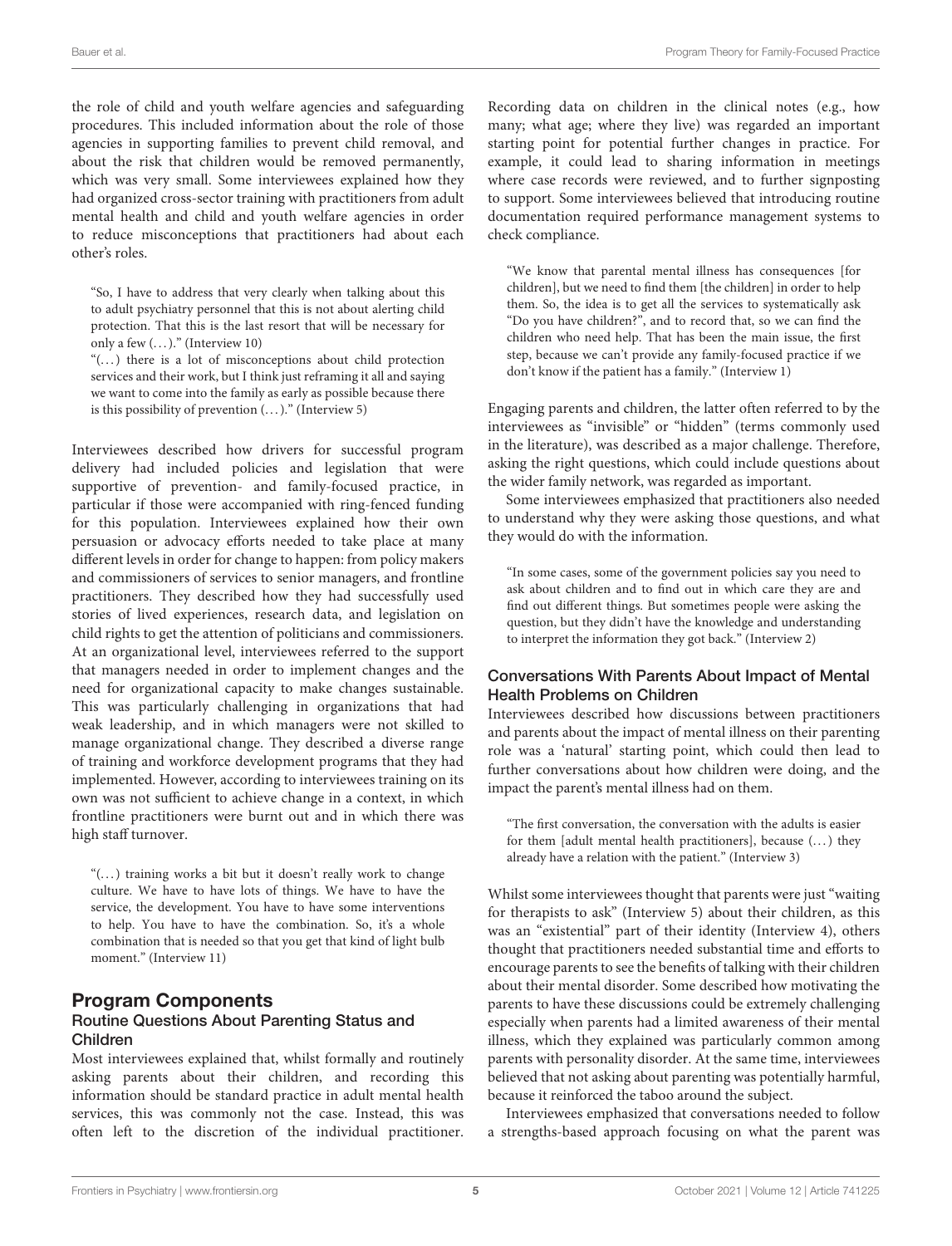doing well and their needs rather than an assessment of their parenting skills.

A few interviewees also thought that it was important to talk to the wider family as they brought in a different perspective that was not covered by talking to parents or children alone. Since parents with mental disorders often distanced themselves from their wider families, talking to them could help children become less isolated.

#### Conversations With Children About Parental Mental Health

Interviewees described the opportunities for supporting children through adult mental health services. Whilst interviewees agreed that adult mental health services had an important role in facilitating support for children, they had differing views concerning the nature of such involvement. Most interviewees thought that practitioners should encourage parents to have conversations with their children about the impact of their mental health on them. Some interviewees thought that this could or should include talking to children directly.

"I do think quite strongly that adult mental health workers should be able to do that [talking to children]. (. . . ) Because children do slip through the net  $(...)$ " (Interview 2)

"Because they know the parent's diagnosis and how this is affecting the parent they [adult mental health practitioners] are the key personnel to explain this to the child." (Interview 1)

However, other interviewees expressed concerns about practitioners talking to children as this, in their view, required specialist knowledge, skills and dedicated time. Interviewees mentioned some practical barriers in offering help to children in adult mental health settings, such as the need for parental consent, or that some children did not want to talk to professionals involved in their parent's care, as they were worried that something they would say would then be shared with the parent.

"We don't want the adult practitioner of the parent to talk also with the children because for the children, it is important they feel they can talk to someone, who is not connected to the parent." (Interview 6)

#### Supporting Children, Including in Collaboration With Other Services

Interviewees talked about a wide range of interventions and activities that had been implemented as part of programs to support families and children, ranging from psychosocial and educational support, to peer support, help with school, leisure and fun activities.

"(. . . ) we came up with [activities] to do with the children. . . and then, while the children were in class next door, we were educating them [the parents] about child development and about children's experiences of mental illness" (Interview 7)

Whilst some interviewees described informal activities or therapeutic approaches that they had developed themselves in response to what they perceived families needed or wanted (e.g., a fun day, or a support group), others referred to more structured interventions that followed manuals and tools. The latter included genograms for the systematic assessment of social relationships and support needs, evidence-based interventions, such as the Beardslee family intervention [\(39\)](#page-10-35) and family conferences. Some mentioned a collaboration with researchers in the field, which had informed the development of their support offers and therapeutic methods.

Although some thought there needed to be a specific 'offer' for this population of children and parents to which practitioners could refer directly, others thought that most communities had existing support offers for families and children in place and that those should be better utilized for these families.

Interviewees believed it was important that adult mental health services collaborated with services and agencies in contact with the family such as child welfare agencies, schools, and mental health services. They thought that the responsibility for supporting this group of children needed to be a shared responsibility between various services. This required a system, in which providing information about mental illness and signposting parents to support was the responsibility of all agencies involved with families. They explained that this required the commitment of all agencies and could only be achieved through wider system changes.

## Program Mechanisms and Outcomes

Interviewees reported on a wide range of behavior changes in practitioners, parents, and children that programs sought to achieve. The following provides description of those, highlighting the connections between outcomes for practitioners, parents, and children as they became apparent to us during the analysis.

#### **Practitioners**

Interviewees described how practitioners needed to feel confident in talking to parents and motivating them to engage in conversations about parenting and children, as their confidence projected on to the parent. To do this, they also needed to believe in the importance and benefits of doing so and required appropriate skills in delivering strengths-based practice and knowledge about parenting and child development. Whilst changing practitioners' knowledge of the impact of parental mental health problems on children was seen as an important first step by some, others reported that most practitioners knew this but thought that this, on its own, did not lead to changes in practice. In addition to the organizational support structures that needed to be in place, practitioners also needed to experience the impact of parents' mental disorder on children's lives, including the positive impact as a result of their own changes.

"Having information and having knowledge does matter, but what is more important is being able to see the connection between general knowledge and their [parents and children] daily life situations." (Interview 10)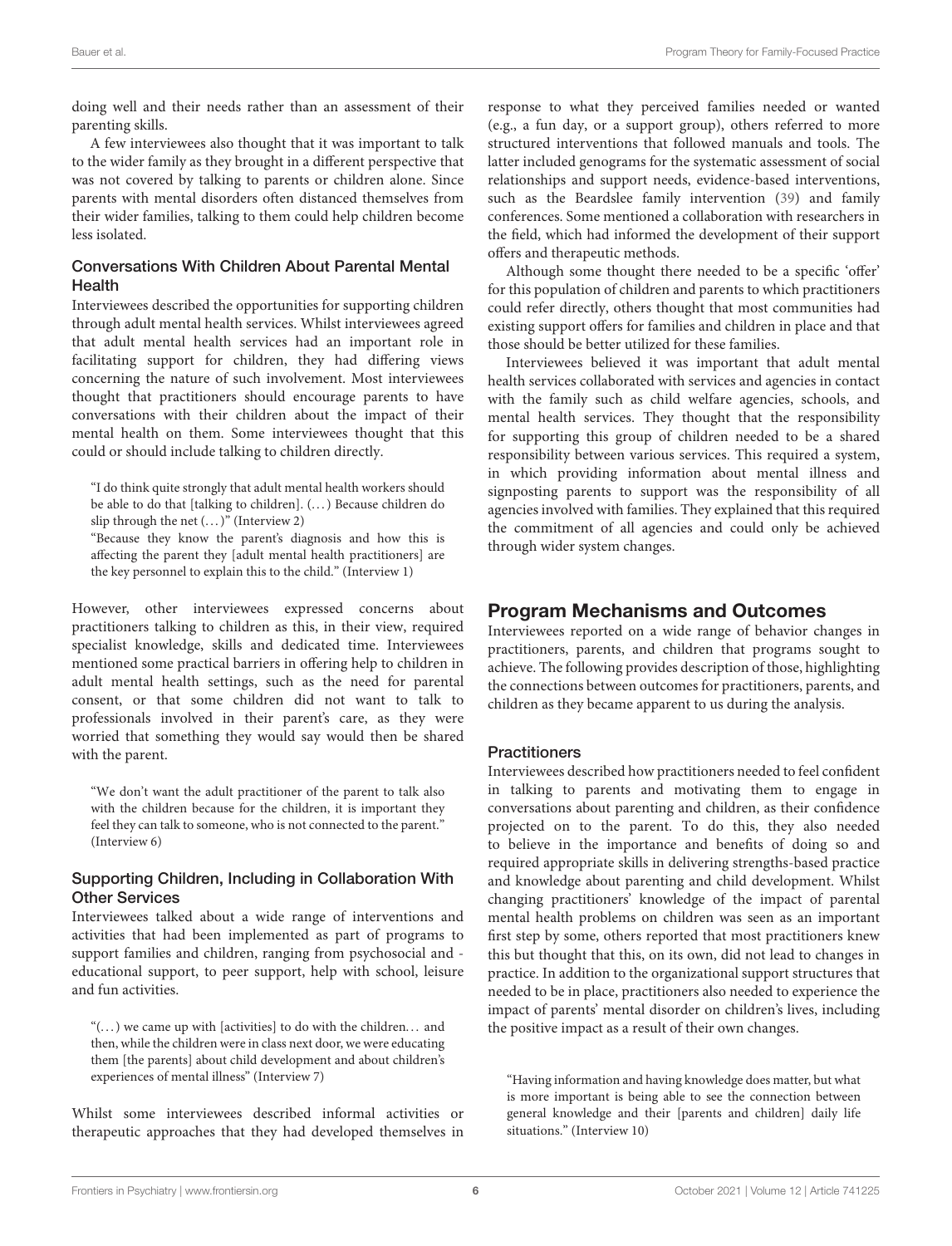#### Parents

Interviewees explained that parents needed to understand the importance of talking to their children about their mental health problems as some parents did not think that their mental health problems had an impact on children.

"What is important is that parents realize that they need support and that their children need support." (Interview 4)

Awareness alone was, however, not always enough, according to interviewees. Parents needed to be willing and able to talk and listen to their children.

"When children ask questions [about parents' mental health problems] it is important, that parents are prepared and that parents are willing to answer questions." (Interview 12)

Interviewees thought that once families were able to talk openly about parental mental illness, many positive outcomes could be achieved (although they did not further specify which ones, or how they would be achieved), and that this was the change they were focusing on.

"I do think that helping parents and children and other family members to understand what is happening in the family is one of the most important things." (Interview 13)

"Making this something we can talk about and not making this a big dark secret (...) making them [the parents] able to talk about the problems in their family that's the behavior change we want to achieve." (Interview 1)

Interviewees explained that by focusing on parents' strengths in their therapy, this would enable them to feel more confident in their parenting skills, and reduce their feelings of shame and guilt, which in turn would improve their mental health symptoms. They described that talking about parenting could lead to improvements in their therapy goals, which in turn changed practitioners' motivation to include family discussions in their therapy.

#### Children

Whilst interviewees were giving comprehensive and coherent accounts of the changes they expected to occur in practitioners and parents, their accounts of changes in children were more diverse. In their reflections on what and how support to children should be provided, the age of children was a main consideration. Interviewees described how discussions with children, initiated by the parent or the practitioner, needed to be conducted using age-appropriate language, and approaches that were focused on the child, their needs, and what mattered to them.

Interviewees described the importance of helping children to understand parents' mental illness, and to enable them to make sense of what was going on at home. Children were feeling relieved once they had more accurate information about their parents' mental illness because they were better able to understand their parents' behaviors and place it outside themselves.

"For the children, the main outcome will be to reduce feelings of guilt and shame (. . . )." (Interview 1)

A few interviewees described how this new understanding had also improved relationships between children and parents.

"It [talking about parent's mental illness] opened-up a level of trust that had not been there before and it reduced a lot of resentment that had built over the years." (Interview 9)

Some interviewees thought that these changes led to resilience in the long-term. Other long-term outcomes mentioned by interviewees included improved school performance, prevention of child removal, and reduced trauma (associated with child removal). Some interviewees were convinced that positive longterm prevention effects occurred for children but did not offer an explanation about the types of outcomes, and how those were achieved.

"So, if the parents feel like they are confident and they can do this. They talk to their children about what is going on and it [has] a big prevention effect for the children." (Interview 1)

Not everyone was certain whether long-term outcomes, such as breaking the cycle of poor mental health between family members, was ultimately achievable, but that it was more about providing children with the tools to cope with adversities. This included children's increased ability to ask for help by helping them to find a language to talk about their parent's mental disorder without shame.

"Obviously we want children, who grow up well, who have resilient lives, and who are able to go on and function well and don't end up with their own mental health issues but  $(...)$  [even with support] you could end up with one [mental illness]  $(...)$ But [with support] it is more like that - if things go wrong - [the children] are resourceful enough to be able to find, get support and help to work through things." (Interview 7)

One interviewee reflected on the challenges of evidencing longterm outcomes.

"We are not tracking parents over historic periods, so we are left with relatively short snapshots." (Interview 9)

## **Resources**

As mentioned above, a lack of dedicated resources to FFP was seen as a major barrier towards the adoption of FFP. Resource inputs required to implement the program, included different types of training, ongoing supervision, and various opportunities for knowledge exchange between professionals from different agencies, including child and youth welfare, schools, and primary health care. Interviewees considered the commitment from the organization's senior management essential, but explained how a lack of funding for activities that were not core business (together with a lack of change management or general leadership skills) prevented such commitments. Interviewees also talked about commitments required from insurance companies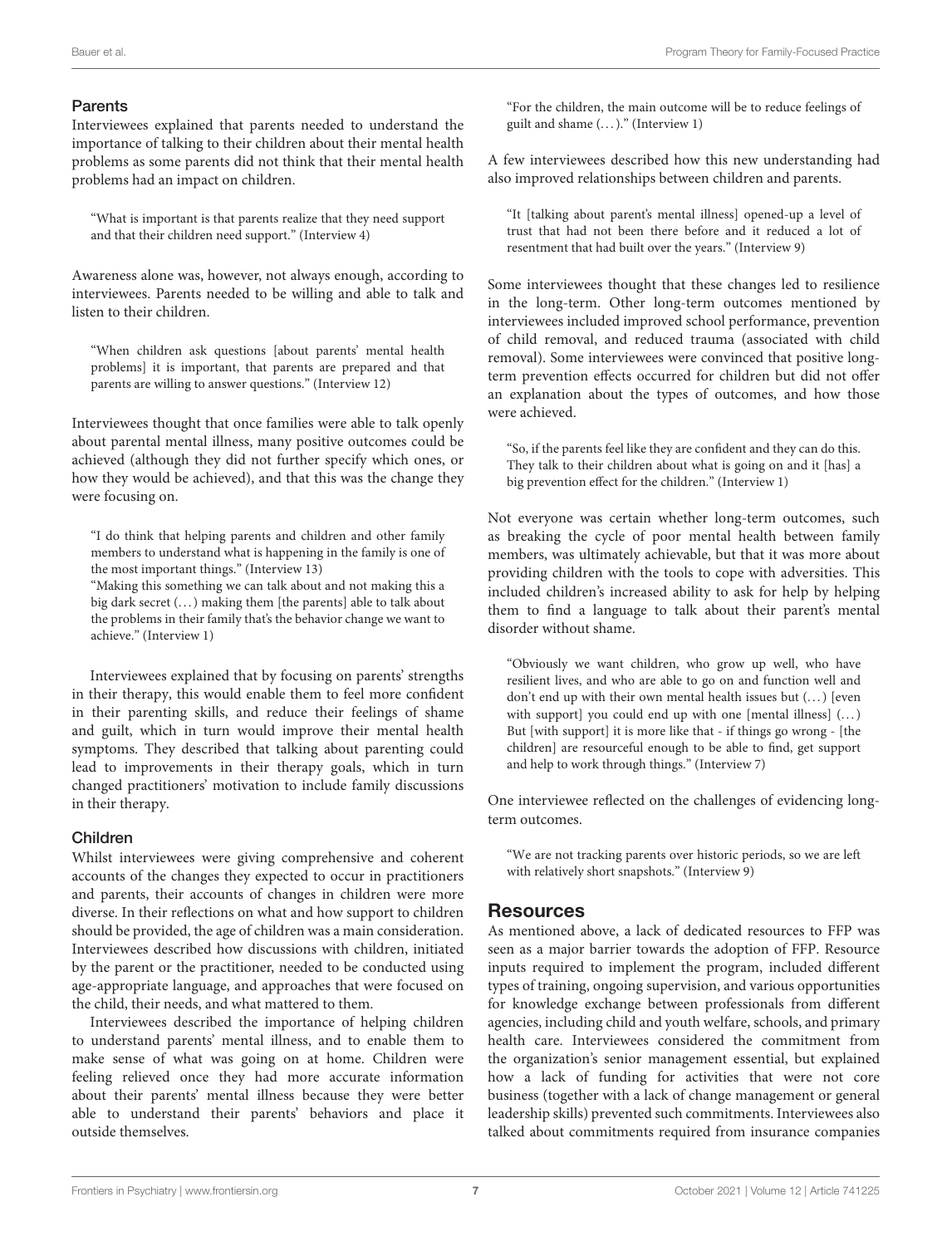and local, regional, or national governments. Buy-in from these parties were needed to mobilize the necessary resources. Most interviewees thought that, in addition to workforce development, the introduction of new and consistent policies and procedures, which outlined the expectations towards managers and practitioners, as well as (amendments to) reporting and performance systems to monitor those were needed. In addition, interviewees explained that it required a shared vision and care pathways, which needed to be implemented at a system level.

## Initial Program Theory

Based on the findings from the interviews, we developed an initial program theory in the form of a logic model, depicted in **[Figure 1](#page-8-0)**. The logic model illustrates the relationships between resource inputs required to deliver the program components, the contextual factors, which enable or constrain the delivery of the program, and the mechanisms assumed to lead to final long-term outcomes for the child. In the model, we assume that contextual factors are potentially amenable to the programs, and that all or some of them might need to be modified to achieve the desired impact. For example, system and organizational factors, such as stigma, risk-focused and fragmented systems, and lack of management commitment, were assumed to be the root causes of the problem, which impact on practitioners', parents' and children's situations and behaviors, explaining, for example, why they would not have conversations about parents' mental illness. Their knowledge, attitudes, and beliefs, such as those manifested in shame and guilt, present factors at the individual level that need to be addressed by programs.

It is hypothesized that a successful program triggers changes in knowledge, emotions and behavior in practitioners, parents, and children, which are closely interconnected. For example, as practitioners start applying their newly gained knowledge and skills in asking about parenting using a strengths-based approach, they find that parents respond positively, which in turn encourages them to continue with their new practice, and to further enhance their knowledge and skills. As parents are enabled to talk with children about their mental health problems, and learn to listen to the child's needs, children start to develop trust towards their parents, and feel better about themselves. It is expected that this encourages the parent further to talk about their mental illness more openly, both in their relationship with practitioners and their children. More immediate changes in children's feelings and behaviors, such as help-seeking, are then assumed to lead to some longer-term outcomes for children, such as resilience and improved relationships.

Arrows in the **[Figure 1](#page-8-0)** illustrate the spiral effects between mechanisms or short-term outcomes for practitioners, parents, and children, as well as possible feedback loops between them and contextual factors. In line with complex system thinking [\(40\)](#page-11-0), the logic model shows how programs need to activate a virtuous circle where an initial success creates the conditions for further successes. The non-linear way, in which change may be created, was well illustrated by one interviewee:

"[The question is] whether you need to change systems before you can change practitioners before you can change outcomes of the family, or whether you can use changes in families to create changes in practitioners as well. And I used to think they are quite linear (...) but I am less [convinced] by it now and I think that changes in a client can create change in their [practitioners] practice and that enables them to put more things in place organizationally as well." (Interview 3)

## **DISCUSSION**

Programs seeking to introduce FFP in adult mental health settings need to be informed by appropriate evidence, which includes evidence about what works in different contexts for different populations, and why it works. This paper contributes to the literature by providing a synthesis of the potential components that constitute FFP programs, and how programs might lead to improvements. To our knowledge, this is the first paper in this field, which synthesizes such knowledge in a way that it can inform the design, implementation, and evaluation of programs. Applying realist and complex system perspectives to our interviews with individuals, who were leading the implementation of programs, allowed us to identify potentially important spiral effects and feedback loops between changes in the behavior of practitioners, parents and children. We were able to identify contextual factors that programs might need to target to trigger such spiral effects. Ultimately, program theories need to be developed for individual programs in collaboration with relevant stakeholders. However, we hope that the knowledge generated in this study provides a useful starting point for such exercises.

Our study was exploratory. Several limitations in our data hindered the development of a more comprehensive and ultimately more robust program theory. A first limitation relates to our main data source, which was a relatively small number of interviews, conducted with interviewees based in a small number of selected countries, all of which were high-income countries. We were not able to reach interviewees from some of the countries in which FFP programs have been implemented, such as Canada, Finland, and Sweden. Whilst selecting a small sample of individuals based on their knowledge and expertise is considered appropriate for the purpose of developing a program theory [\(41\)](#page-11-1), it might mean that important perspectives from individuals not involved in those networks or movement(s) have been missed. For example, future inquiry is needed to understand whether including a larger number of individuals, including study participants who did not respond to our emails, would validate the initial program theory developed in this study. In addition, we relied in our choice of interviewees on recommendations from expert researchers, and we did not apply clearly defined inclusion criteria to guide their recommendations. It might be that a more refined inclusion of individuals would have led to richer information, such as information about child outcomes. For example, it might be useful to select interviewees by their level of competence and experience in the field, or by certain characteristics of programs they implemented such as size. However, despite this limitation, it was possible to identify commonly held views and common experiences, especially concerning practitioners' attitudes and behaviors, and how those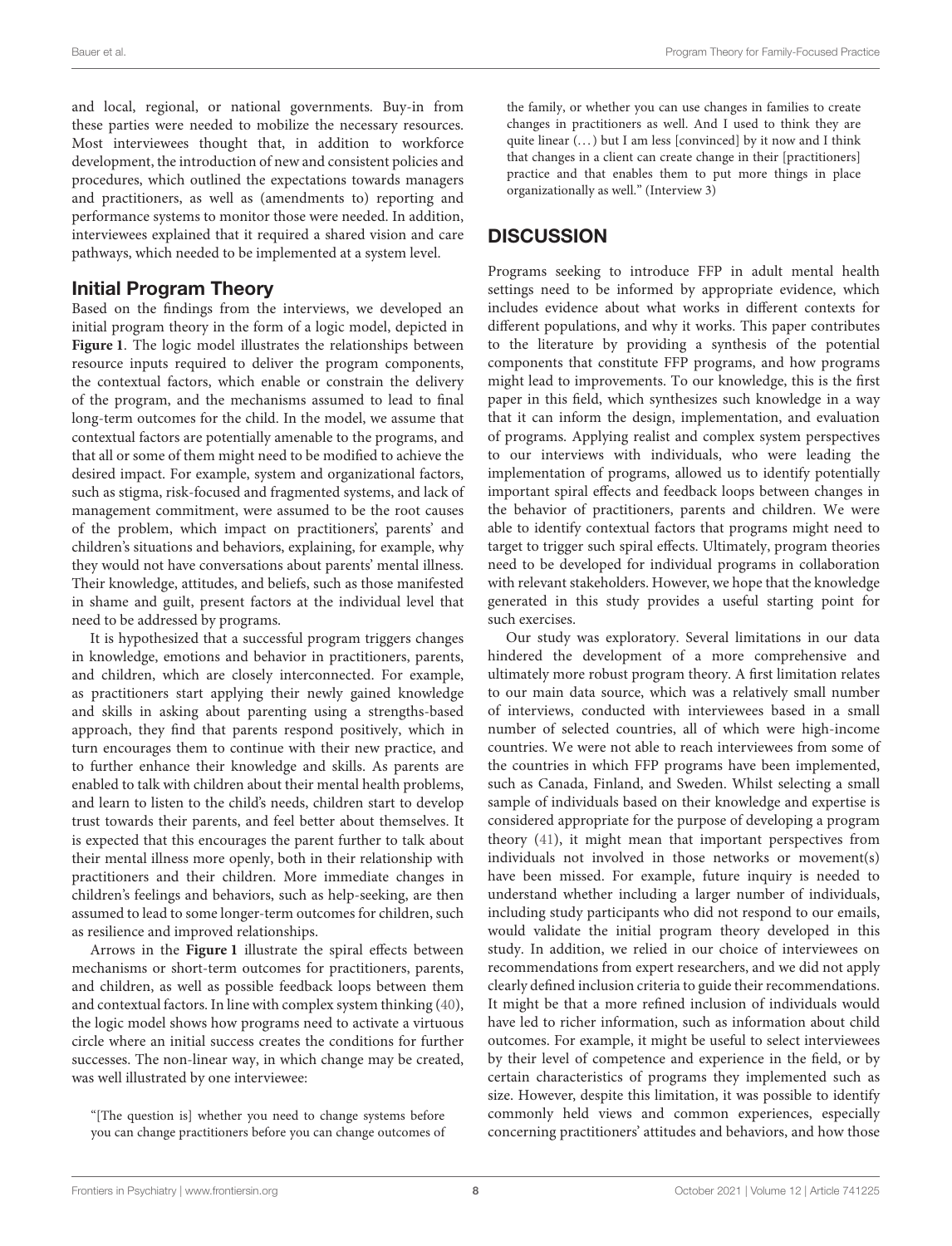

<span id="page-8-0"></span>needed to be changed. Whilst it was beyond the remit of this study to include the views of service users' representatives, future research should involve families using services.

Overall, in our data we observed that information was much richer for the short-term outcomes of programs, which is not uncommon in program theories as many interventions only seek to achieve intermediate outcomes [\(42\)](#page-11-2). However, program theories should be transparent about which outcomes they seek to achieve, how short-term or intermediate outcomes are linked to long-term outcomes (if at all) and highlight evidence gaps. For example, the focus on short-term outcomes might be indicative of an insufficient evidence-base for child-focused practice and of an uncertainty about what kind of outcomes can be expected for children of different age groups [\(35,](#page-10-31) [43\)](#page-11-3). It also is possible that, especially in some adult mental health settings, where the focus is naturally on the adult, the final outcomes of FFP are perceived to be about achieving parent's outcomes [potentially alongside children's outcomes). In addition, other outcomes such as those for partners or siblings, might be considered important too. A program theory should make the expectations as to what are viewed as final outcomes clear, and set out the pathways that are supported by evidence and can be realistically assumed to be causal vs. those that are less well established [\(42\)](#page-11-2). For FFP, future enquiry is needed to assess which types of evidence should be considered when developing the initial program theory further.

The findings from our study also highlight the importance of including the expected relationships between behavior changes in practitioners, parents, and children into program theories, and how those (in combination) influence longer-term child outcomes. For example, the role of trusting, non-judgmental relationships between practitioners and families have been found to lead to improved parents' mental health [\(35\)](#page-10-31), and good interpersonal relationships between children and their parents have been found to lead to improved child behavior [\(19\)](#page-10-16). Additional actors might be useful to include, such as individuals managing, funding, or influencing FFP. Integrating theories of behavior change, which describe the dynamic relationships between players at different organizational or system levels, into program theories might be particularly valuable. Methods that support the development of this knowledge, such as actorbased change framework [\(44\)](#page-11-4), social network analysis [\(31,](#page-10-25) [45\)](#page-11-5) and the Capability, Opportunity, Motivation towards Behavior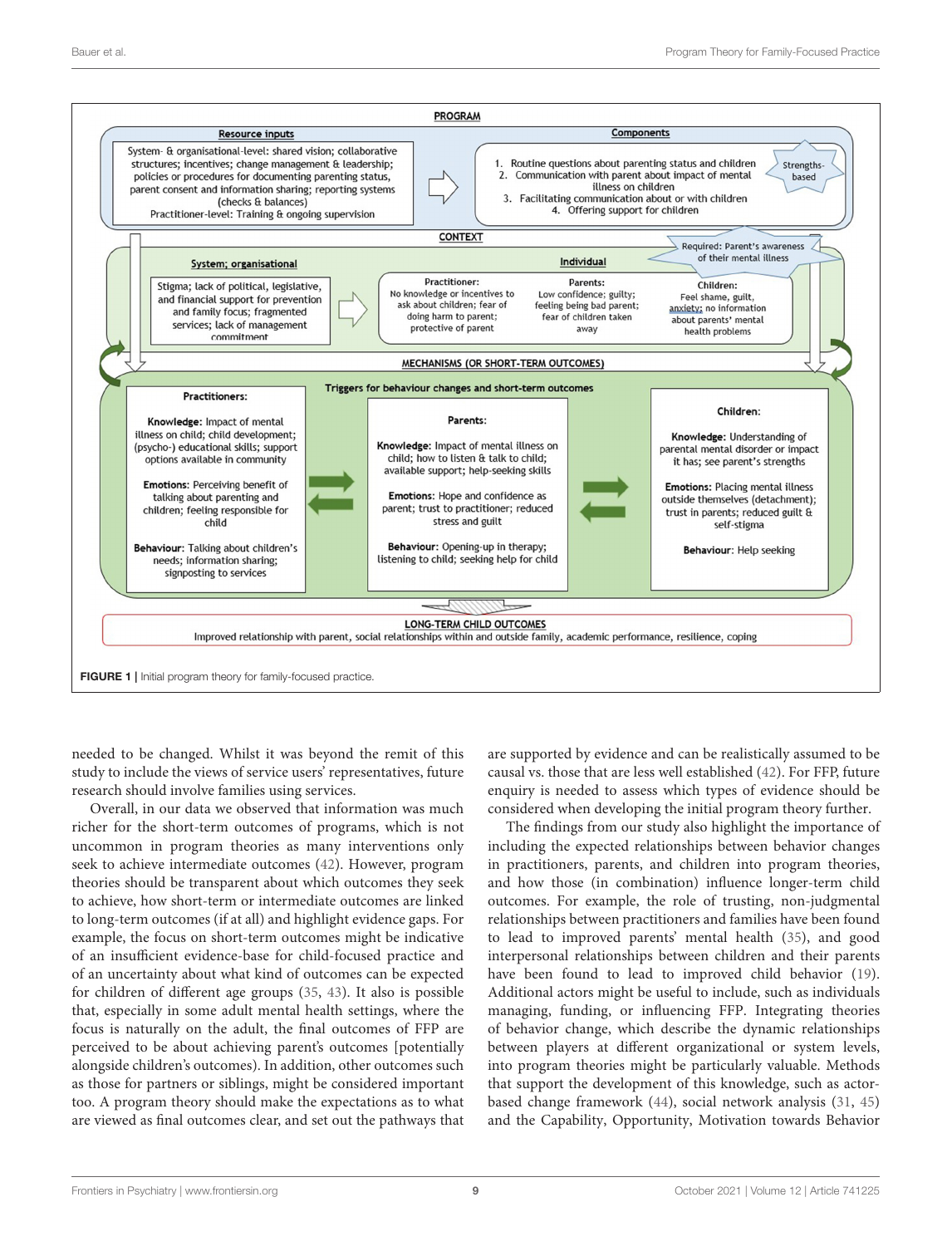change approach (COM-B) [\(46\)](#page-11-6) might be particularly useful for developing context-sensitive strategies as part of practice change programs [\(47\)](#page-11-7).

Another area that program theories should address (but commonly do not) refers to economic evidence. Economic evidence in FFP is largely lacking [\(35\)](#page-10-31). Whilst we identified cost pressures as a key barrier that prevented change in this area, a finding that is commonly cited in the relevant literature [\(12\)](#page-10-9), only a few interviewees mentioned the importance of developing an economic case for programs in this area. Program theories, in particular if they include economic evidence, can be an important tool to address accountability demands of funders and tax payers in systems that are under financial pressure [\(44\)](#page-11-4). They can also be an important tool to help building a collation for change in systems in which many stakeholders from different organizations and sectors are involved, and which require democratic processes to agree on common goals and actions to achieve those.

Different types of program theories may be developed using a range of methodologies, for example supporting the specific purpose of each of the stages of the program development, implementation, and evaluation cycle [\(40,](#page-11-0) [47\)](#page-11-7). An initial program theory, such as the one we developed, might play a particular important role during the early development stage, which benefits particularly from theories that consider the interactions of the program with contextual factors [\(47\)](#page-11-7). Developers might first set out the contextual factors that are most pertinent to the successful delivery of their program, the components they want to focus on as a result, and describe those in detail, together with the resource inputs they require. In the case of FFP this might include discussions about: whether and how mental illness stigma needs to be addressed through the program, whether reporting and performance systems are fit for purpose, how managers might need to be supported to lead change processes. Without such planning, it is possible that programs fail. For example, introducing new staff roles in adult mental health settings to take on additional responsibilities to look after children largely failed in the context of the strongly hierarchical Swedish and Norwegian systems, in which important decisions are traditionally only made by doctors [\(48\)](#page-11-8).

Actions to prevent child and youth mental health problems are expected to lead to long-lasting improvements in wellbeing, health, and employment [\(49\)](#page-11-9). Considering that one in four to five children live with parents with mental health problems [\(50\)](#page-11-10) and that the risk for those children to develop mental health problems is as high as forty per cent [\(51\)](#page-11-11), use of evidence-based practice in this area is important. Our paper provides a starting point for an increased use of program theories in this important area of practice.

## DATA AVAILABILITY STATEMENT

The raw data supporting the conclusions of this article will be made available by the authors, without undue reservation.

## ETHICS STATEMENT

The studies involving human participants were reviewed and approved by London School of Economics and Political Science. The patients/participants provided their written informed consent to participate in this study.

## AUTHOR CONTRIBUTIONS

AB was primarily responsible for the study design and conduct and analysis as well as manuscript preparation for this study. JP also informed the study design and supported the conduct and analysis of the study. All authors contributed to the conceptualization of the study, final analysis and preparation of the manuscript, and approved the submitted version.

## FUNDING

The research described in this paper was conducted as part of the research project How to raise a village to raise a child, which received funding from the Austrian Federal Ministry of Health, Science and Research through the Open Innovation in Science Centre at the Ludwig Boltzmann Gesellschaft GmbH. The project is hosted by the Medical University of Innsbruck, which provided in kind contributions to the research project. The funders did not influence the collection, analysis, and interpretation of data and played no role in writing the manuscript.

## ACKNOWLEDGMENTS

First, we would like to thank Dr Geoff Wong at the Nuffield Department of Primary Care Health Sciences for the training on realist synthesis he provided to the research team and his invaluable advice with regards to the design of the interview guide. Second, we would like to acknowledge the support from individuals, who provided management, supervision, or administrative support to the research project How to raise a village to raise a child as part of which this study was conducted. In particular, we would like to thank Professor Alex Hofer at the Medical University Innsbruck Department of Psychiatry, Psychotherapy and Psychosomatics, Division of Psychiatry, for hosting the research project within his department. Finally, we would also like to thank the individuals who helped with the translation of the interviews: Johanna Krönner, Julia Kapferer, Anna-Elena Pingerra and Elena Seis.

## SUPPLEMENTARY MATERIAL

<span id="page-9-0"></span>The Supplementary Material for this article can be found [online at: https://www.frontiersin.org/articles/10.3389/fpsyt.](https://www.frontiersin.org/articles/10.3389/fpsyt.2021.741225/full#supplementary-material) 2021.741225/full#supplementary-material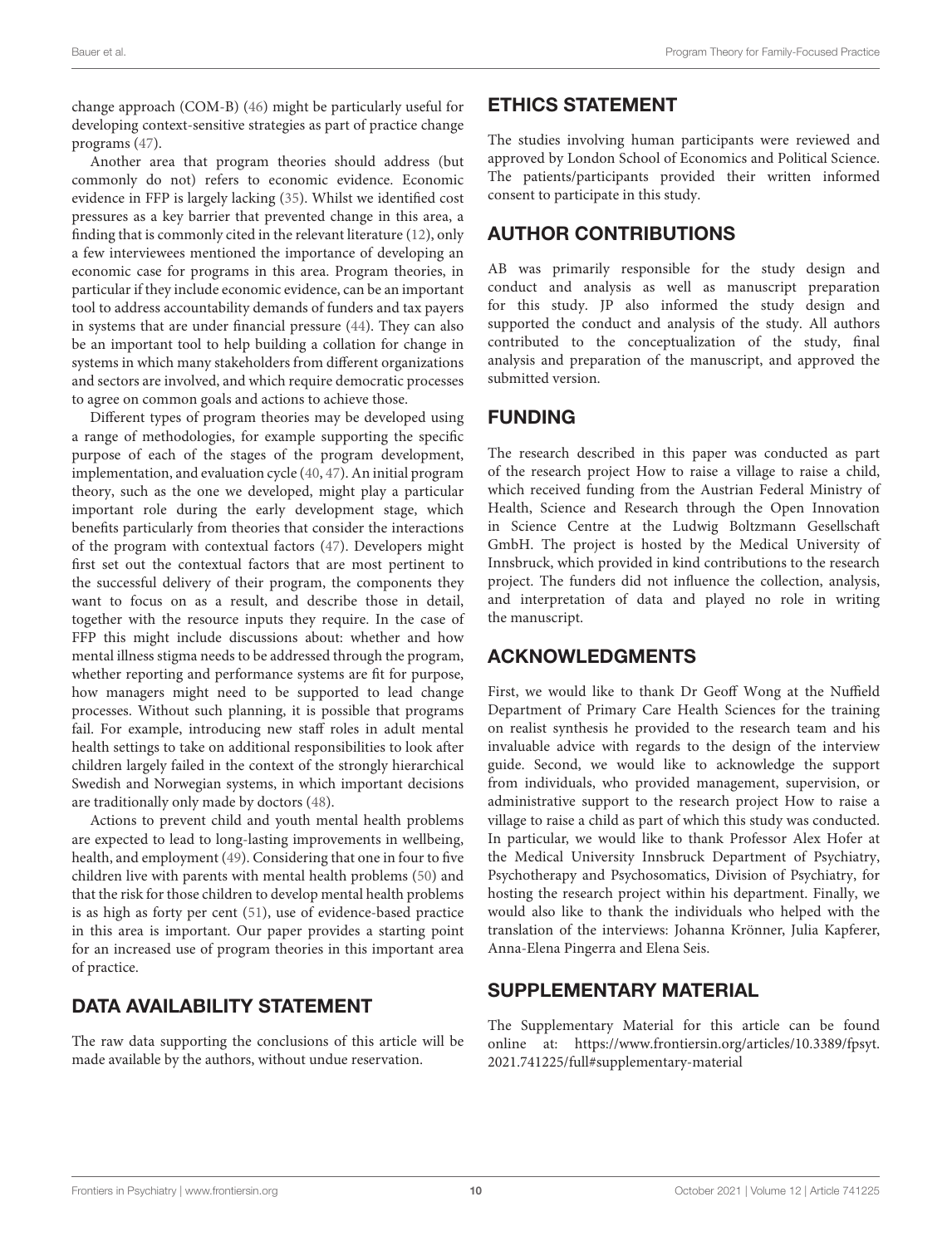## **REFERENCES**

- <span id="page-10-0"></span>1. Foster K, Maybery D, Reupert A, Gladstone B, Grant A, Ruud T, et al. Familyfocused practice in mental health care: an integrative review. Child and Youth Services. (2016) 37:129–55. doi: [10.1080/0145935X.2016.1104048](https://doi.org/10.1080/0145935X.2016.1104048)
- <span id="page-10-1"></span>2. Nicholson J, Reupert A, Grant A, Lees R, Maybery D, Mordoch E, et al. The policy context and change for families living with parental mental illness. *Parental Psychiatr Diso.* (2015). 3:354–64. doi: [10.1017/CBO9781107707559.034](https://doi.org/10.1017/CBO9781107707559.034)
- <span id="page-10-2"></span>3. Solantaus T, Toikka S. The effective family program: preventative services for the children of mentally ill parents in finland. Int J Mental Health Promot. (2006) 8:37–44. doi: [10.1080/14623730.2006.9721744](https://doi.org/10.1080/14623730.2006.9721744)
- <span id="page-10-3"></span>4. Grant A, Lagson S, Devaney J, Davidson G, Duffy J, Perra O, et al. A study of health and social care professionals' family focused practice with parents who have mental illness, their children and families in Northern Ireland. Final report. Retrieved from Belfast, Ireland. (2018).
- <span id="page-10-4"></span>5. Goodyear M, Hill T-L, Allchin B, McCormick F, Hine R, Cuff R, et al. Standards of practice for the adult mental health workforce: meeting the needs of families where a parent has a mental illness. Int J Ment Health Nurs. (2015) 24:169–80. doi: [10.1111/inm.12120](https://doi.org/10.1111/inm.12120)
- <span id="page-10-5"></span>6. Afzelius M, Plantin L, Östman M. Families living with parental mental illness and their experiences of family interventions. J Psychiatr Ment Health Nurs. (2018) 25:69–77. doi: [10.1111/jpm.12433](https://doi.org/10.1111/jpm.12433)
- <span id="page-10-28"></span>7. Lauritzen C, Reedtz C, Van Doesum K, Martinussen M. Factors that may facilitate or hinder a family-focus in the treatment of parents with a mental illness. J Child Fam Stud. (2015) 24:864–71. doi: [10.1007/s10826-013-9895-y](https://doi.org/10.1007/s10826-013-9895-y)
- <span id="page-10-6"></span>8. Reedtz C, Lauritzen C, Stover YV, Freili JL, Rognmo K. Identification of children of parents with mental illness: a necessity to provide relevant support. Front Psychiat. (2019) 9:728. doi: [10.3389/fpsyt.2018.00728](https://doi.org/10.3389/fpsyt.2018.00728)
- <span id="page-10-7"></span>9. Goodyear M, Maybery D, Reupert A, Allchin R, Fraser C, Fernbacher S, et al. Thinking families: A study of the characteristics of the workforce that delivers family-focussed practice. Int J Ment Health Nurs. (2017) 26:238– 48. doi: [10.1111/inm.12293](https://doi.org/10.1111/inm.12293)
- 10. Maybery D, Foster K, Goodyear M, Grant A, Tungpunkom P, Skokoy BE, et al. How can we make the psychiatric workforce more family focused? Parental Psychiatr Diso. (2015) 3:301–11. doi: [10.1017/CBO9781107707559.029](https://doi.org/10.1017/CBO9781107707559.029)
- <span id="page-10-8"></span>11. Maybery D, Goodyear M, O'Hanlon B, Cuff R, Reupert A. Profession differences in family focused practice in the adult mental health system. Fam Process. (2014) 53:608–17. doi: [10.1111/famp.12082](https://doi.org/10.1111/famp.12082)
- <span id="page-10-9"></span>12. Maybery D, Reupert A. Parental mental illness: a review of barriers and issues for working with families and children. J Psychiatr Ment Health Nurs. (2009) 16:784–91. doi: [10.1111/j.1365-2850.2009.01456.x](https://doi.org/10.1111/j.1365-2850.2009.01456.x)
- <span id="page-10-10"></span>13. Shah-Anwar S, Gumley A, Hunter S. Mental health professionals' perspectives of family-focused practice across child and adult mental health settings: a qualitative synthesis. Child Youth Services. (2019) 40:383–404. doi: [10.1080/0145935X.2019.1591947](https://doi.org/10.1080/0145935X.2019.1591947)
- <span id="page-10-11"></span>14. Johnson MJ, May CR. Promoting professional behavior change in healthcare: what interventions work, and why? A theory-led overview of systematic reviews. BMJ Open. (2015) 5:e008592. doi: [10.1136/bmjopen-2015-008592](https://doi.org/10.1136/bmjopen-2015-008592)
- <span id="page-10-12"></span>15. Liangas G, Falkov A. Use of structured clinical documentation to identify patients' parental concerns and their childrens' wellbeing. Commun Ment Health J. (2014) 50:646–55. doi: [10.1007/s10597-013-9684-5](https://doi.org/10.1007/s10597-013-9684-5)
- <span id="page-10-13"></span>16. Siegenthaler E, Munder T, Egger M. Effect of preventive interventions in mentally ill parents on the mental health of the offspring: systematic review and meta-analysis. J Am Acad Child Adolesc Psychiatry. (2012) 51:8– 17.e18. doi: [10.1016/j.jaac.2011.10.018](https://doi.org/10.1016/j.jaac.2011.10.018)
- <span id="page-10-14"></span>17. Thanhäuser M, Lemmer G, de Girolamo G, Christiansen H. Do preventive interventions for children of mentally ill parents work? Results of a systematic review and meta-analysis. Curr Opin Psychiat[. \(2017\) 30:283–99. doi: 10.1097/YCO.00000000000](https://doi.org/10.1097/YCO.0000000000000342) 00342
- <span id="page-10-15"></span>18. Nicholson J. Guest editorial. Aust e-J Adv Mental Health. (2009) 8:222– 6. doi: [10.5172/jamh.8.3.222](https://doi.org/10.5172/jamh.8.3.222)
- <span id="page-10-16"></span>19. Solantaus T, Paavonen EJ, Toikka S, Punamäki R-L. Preventive interventions in families with parental depression: children's psychosocial symptoms and prosocial behavior. Eur Child Adolesc Psychiat. (2010) 19:883– 92. doi: [10.1007/s00787-010-0135-3](https://doi.org/10.1007/s00787-010-0135-3)
- <span id="page-10-17"></span>20. Greenhalgh T, Papoutsi C. Studying complexity in health services research: desperately seeking an overdue paradigm shift. BMC Med. (2018) 16:95. doi: [10.1186/s12916-018-1089-4](https://doi.org/10.1186/s12916-018-1089-4)
- 21. Lawless A, Baum F, Delany-Crowe T, MacDougall C, Williams C, McDermott D, et al. Developing a framework for a program theorybased approach to evaluating policy processes and outcomes: health in all policies in South Australia. Int J Health Policy Manag. (2018) 7:510– 21. doi: [10.15171/ijhpm.2017.121](https://doi.org/10.15171/ijhpm.2017.121)
- <span id="page-10-18"></span>22. Reed JE, Howe C, Doyle C, Bell D. Simple rules for evidence translation in complex systems: a qualitative study. BMC Med. (2018) 16:92. doi: [10.1186/s12916-018-1076-9](https://doi.org/10.1186/s12916-018-1076-9)
- <span id="page-10-19"></span>23. Craig P, Di Ruggiero E, Frohlich K, Mykhalovskiy E, White M, on behalf of the Canadian Institutes of Health Research (CIHR) National Institute for Health Research (NIHR) Context Guidance Authors Group. Taking account of context in population health intervention research: guidance for producers, users and funders of research. Retrieved from Southampton: NIHR Evaluation, Trials and Studies Coordinating Centre. (2018). doi: [10.3310/CIHR-NIHR-01](https://doi.org/10.3310/CIHR-NIHR-01)
- <span id="page-10-20"></span>24. Duncan C, Weich S, Fenton S-J, Twigg L, Moon G, Madan J, et al. A realist approach to the evaluation of complex mental health interventions. The British Journal of Psychiatry. (2018) 213:451–3. doi: [10.1192/bjp.2018.96](https://doi.org/10.1192/bjp.2018.96)
- <span id="page-10-21"></span>25. Blamey A, Mackenzie M. Theories of change and realistic evaluation: peas in a pod or apples and oranges? Evaluation. (2007) 13:439– 55. doi: [10.1177/1356389007082129](https://doi.org/10.1177/1356389007082129)
- 26. Byng R, Norman I, Redfern S. Using realistic evaluation to evaluate a practicelevel intervention to improve primary healthcare for patients with long-term mental illness. Evaluation. (2005) 11:69–93. doi: [10.1177/1356389005053198](https://doi.org/10.1177/1356389005053198)
- <span id="page-10-26"></span>27. Jackson SF, Kolla G. A new realistic evaluation analysis method: linked coding of context, mechanism, and outcome relationships. Am J Evaluat. (2012) 33:339–49. doi: [10.1177/1098214012440030](https://doi.org/10.1177/1098214012440030)
- <span id="page-10-22"></span>28. Pawson R. Nothing as practical as a good theory. Evaluation. (2003) 9:471– 90. doi: [10.1177/1356389003094007](https://doi.org/10.1177/1356389003094007)
- <span id="page-10-23"></span>29. Moore GF, Evans RE. What theory, for whom and in which context? Reflections on the application of theory in the development and evaluation of complex population health interventions. SSM - Population Health. (2017) 3:132–5. doi: [10.1016/j.ssmph.2016.12.005](https://doi.org/10.1016/j.ssmph.2016.12.005)
- <span id="page-10-24"></span>30. Moore GF, Evans RE, Hawkins J, Littlecott H, Melendez-Torres GJ, Bonell C, et al. From complex social interventions to interventions in complex social systems: Future directions and unresolved questions for intervention development and evaluation. Evaluation. (2018) 25:23– 45. doi: [10.1177/1356389018803219](https://doi.org/10.1177/1356389018803219)
- <span id="page-10-25"></span>31. Hawe P, Shiell A, Riley T. Theorising interventions as events in systems. Am J Community Psychol. (2009) 43:267–76. doi: [10.1007/s10464-009-9229-9](https://doi.org/10.1007/s10464-009-9229-9)
- <span id="page-10-27"></span>32. Mukumbang FC, van Belle S, Marchal B, van Wyk B. Towards developing an initial program theory: program designers and managers assumptions on the antiretroviral treatment adherence club program in primary health care facilities in the metropolitan area of western cape province, South Africa. PLoS ONE. (2016) 11:e0161790–e0161790. doi: [10.1371/journal.pone.0161790](https://doi.org/10.1371/journal.pone.0161790)
- <span id="page-10-29"></span>33. Korhonen T, Vehviläinen-Julkunen K, Pietilä AM. Implementing child-focused family nursing into routine adult psychiatric practice: hindering factors evaluated by nurses. J Clin Nurs. (2008) 17:499–508. doi: [10.1111/j.1365-2702.2007.02008.x](https://doi.org/10.1111/j.1365-2702.2007.02008.x)
- <span id="page-10-30"></span>34. Tchernegovski P, Reupert A, Maybery D. "Let's Talk about Children": A pilot evaluation of an e-learning resource for mental health clinicians. Clin Psychol. (2015) 19:49–58. doi: [10.1111/cp.12050](https://doi.org/10.1111/cp.12050)
- <span id="page-10-31"></span>35. Bee P, Bower P, Byford S, Churchill R, Calam R, Stallard P, et al. The clinical effectiveness, cost-effectiveness and acceptability of community-based interventions aimed at improving or maintaining quality of life in children of parents with serious mental illness: a systematic review. Health Technol Assessment. (2014) 18:1–250. doi: [10.3310/hta18080](https://doi.org/10.3310/hta18080)
- <span id="page-10-32"></span>36. Ludwig Boltzmann, Gesellschaft (2021). Ideas Lab. Available online at: [https://](https://ois.lbg.ac.at/en/projects/ideas-lab) [ois.lbg.ac.at/en/projects/ideas-lab.](https://ois.lbg.ac.at/en/projects/ideas-lab) (accessed September 13, 2021)
- <span id="page-10-33"></span>37. Ritchie J, Lewis J. Qualitative Research Practice: A Guide for Social Science Students and Researchers. London: Sage. (2003).
- <span id="page-10-34"></span>38. Pawson R, Tilley N. Realistic Evaluation (Vol. 2). London: SAGE Publications. (1997).
- <span id="page-10-35"></span>39. Beardslee WR, Gladstone TR, Wright EJ, Cooper AB. A family-based approach to the prevention of depressive symptoms in children at